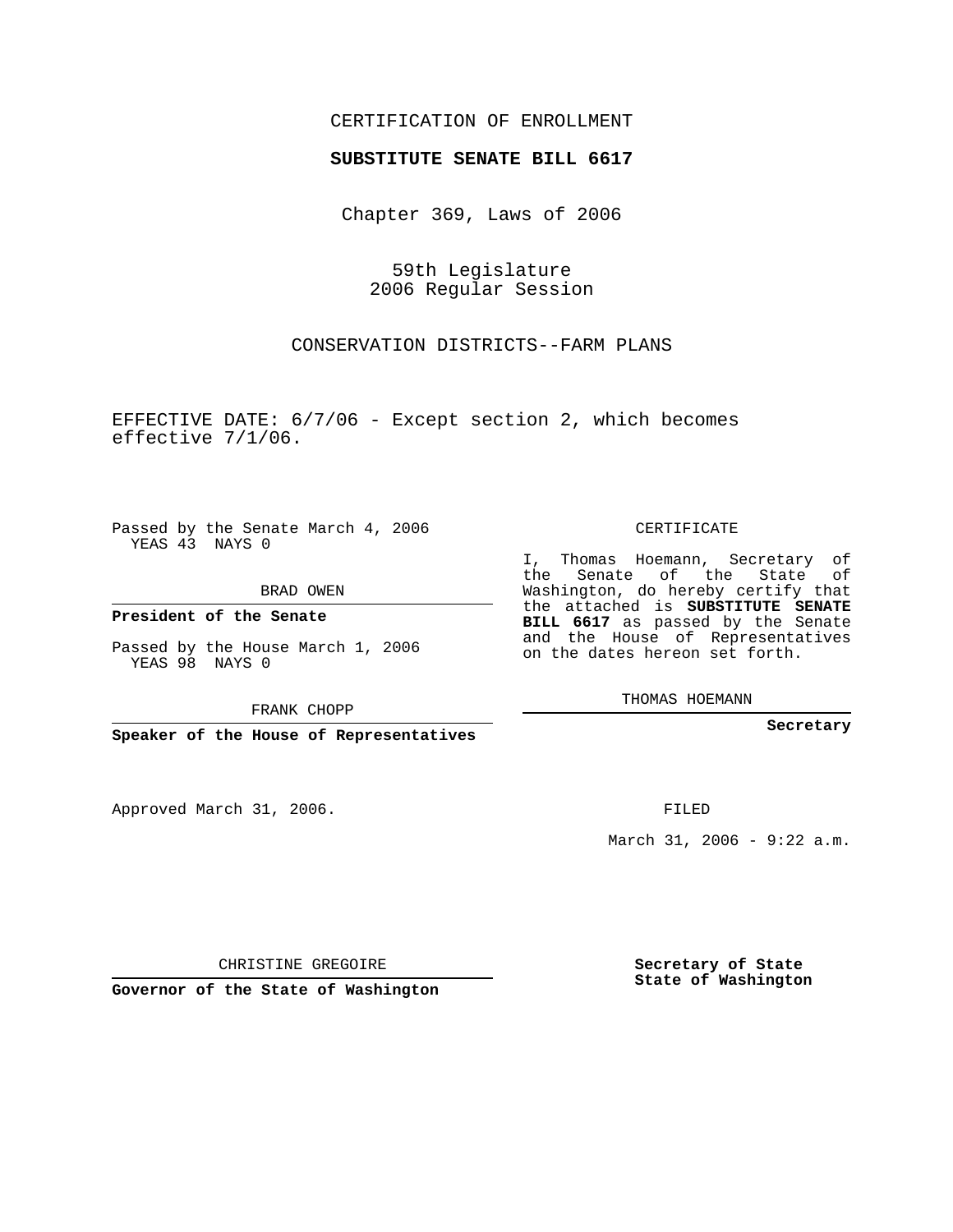## **SUBSTITUTE SENATE BILL 6617** \_\_\_\_\_\_\_\_\_\_\_\_\_\_\_\_\_\_\_\_\_\_\_\_\_\_\_\_\_\_\_\_\_\_\_\_\_\_\_\_\_\_\_\_\_

\_\_\_\_\_\_\_\_\_\_\_\_\_\_\_\_\_\_\_\_\_\_\_\_\_\_\_\_\_\_\_\_\_\_\_\_\_\_\_\_\_\_\_\_\_

AS AMENDED BY THE HOUSE

Passed Legislature - 2006 Regular Session

## **State of Washington 59th Legislature 2006 Regular Session**

**By** Senate Committee on Agriculture & Rural Economic Development (originally sponsored by Senators Haugen and Rasmussen)

READ FIRST TIME 02/02/06.

 AN ACT Relating to verification of the contents of farm plans prepared by conservation districts; amending RCW 42.56.270; adding a new section to chapter 89.08 RCW; and providing an effective date.

BE IT ENACTED BY THE LEGISLATURE OF THE STATE OF WASHINGTON:

 NEW SECTION. **Sec. 1.** A new section is added to chapter 89.08 RCW to read as follows:

 (1) Conservation districts, before developing a farm plan, shall inform the landowner or operator in writing of the types of information that is subject to disclosure to the public under chapter 42.56 RCW. Before completion of the final draft of a farm plan, the district shall send the final draft farm plan to the requesting landowner or operator for verification of the information. The final farm plan shall not be disclosed by the conservation district until the requesting owner or operator confirms the information in the farm plan and a signed copy of the farm plan is received by the conservation district.

 (2) For the purposes of this section and RCW 42.56.270, "farm plan" means a plan prepared by a conservation district in cooperation with a landowner or operator for the purpose of conserving, monitoring, or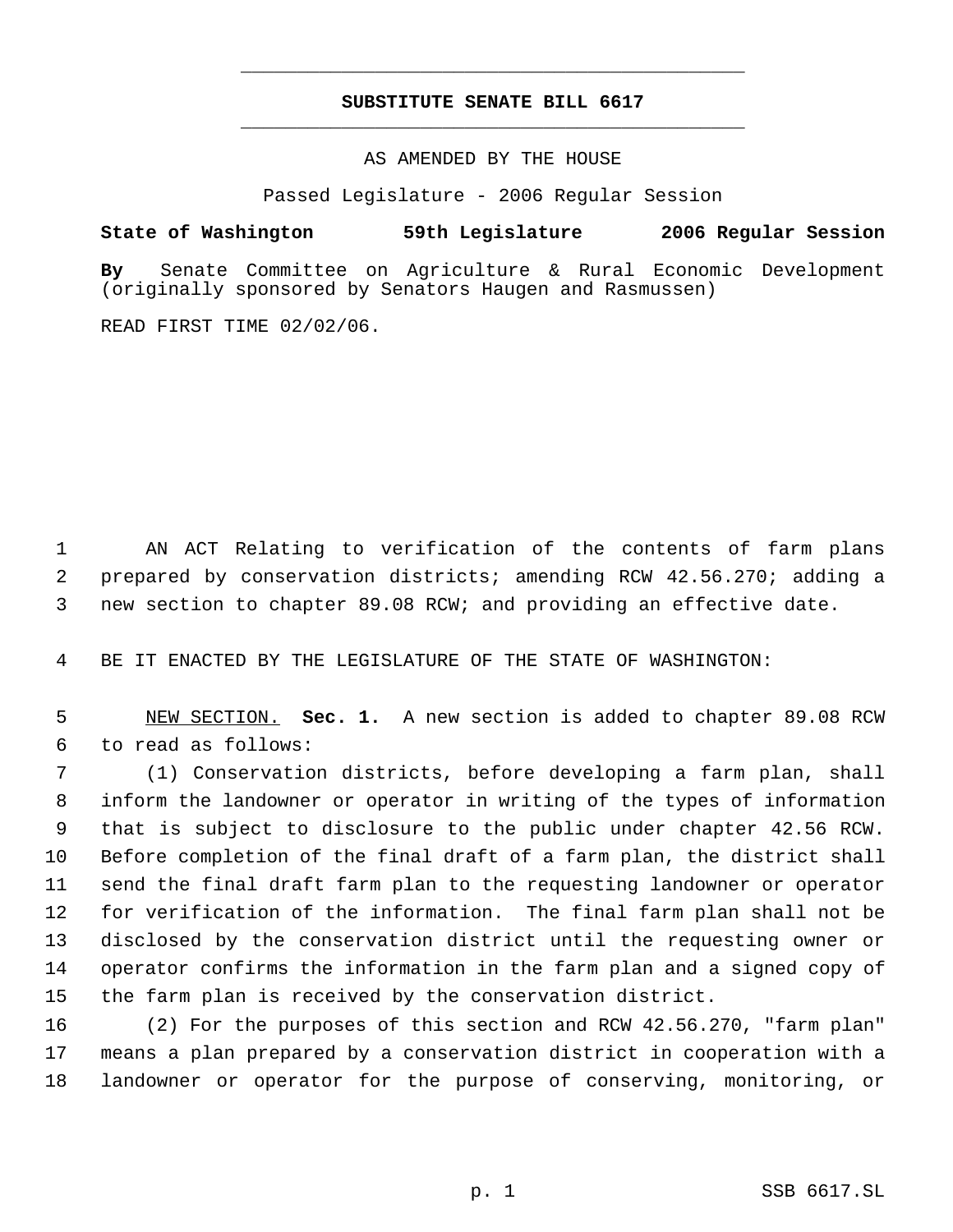enhancing renewable natural resources. Farm plans include, but are not limited to, provisions pertaining to:

(a) Developing and prioritizing conservation objectives;

 (b) Taking an inventory of soil, water, vegetation, livestock, and wildlife;

 (c) Implementing conservation measures, including technical assistance provided by the district;

 (d) Developing and implementing livestock nutrient management measures;

 (e) Developing and implementing plans pursuant to business and financial objectives; and

(f) Recording, or records of, decisions.

 **Sec. 2.** RCW 42.56.270 and 2005 c 274 s 407 are each amended to read as follows:

 The following financial, commercial, and proprietary information is exempt from disclosure under this chapter:

 (1) Valuable formulae, designs, drawings, computer source code or object code, and research data obtained by any agency within five years of the request for disclosure when disclosure would produce private 20 gain and public loss;

 (2) Financial information supplied by or on behalf of a person, firm, or corporation for the purpose of qualifying to submit a bid or proposal for (a) a ferry system construction or repair contract as required by RCW 47.60.680 through 47.60.750 or (b) highway construction or improvement as required by RCW 47.28.070;

 (3) Financial and commercial information and records supplied by private persons pertaining to export services provided under chapters 43.163 and 53.31 RCW, and by persons pertaining to export projects under RCW 43.23.035;

 (4) Financial and commercial information and records supplied by businesses or individuals during application for loans or program services provided by chapters 43.163, 43.160, 43.330, and 43.168 RCW, or during application for economic development loans or program services provided by any local agency;

 (5) Financial information, business plans, examination reports, and any information produced or obtained in evaluating or examining a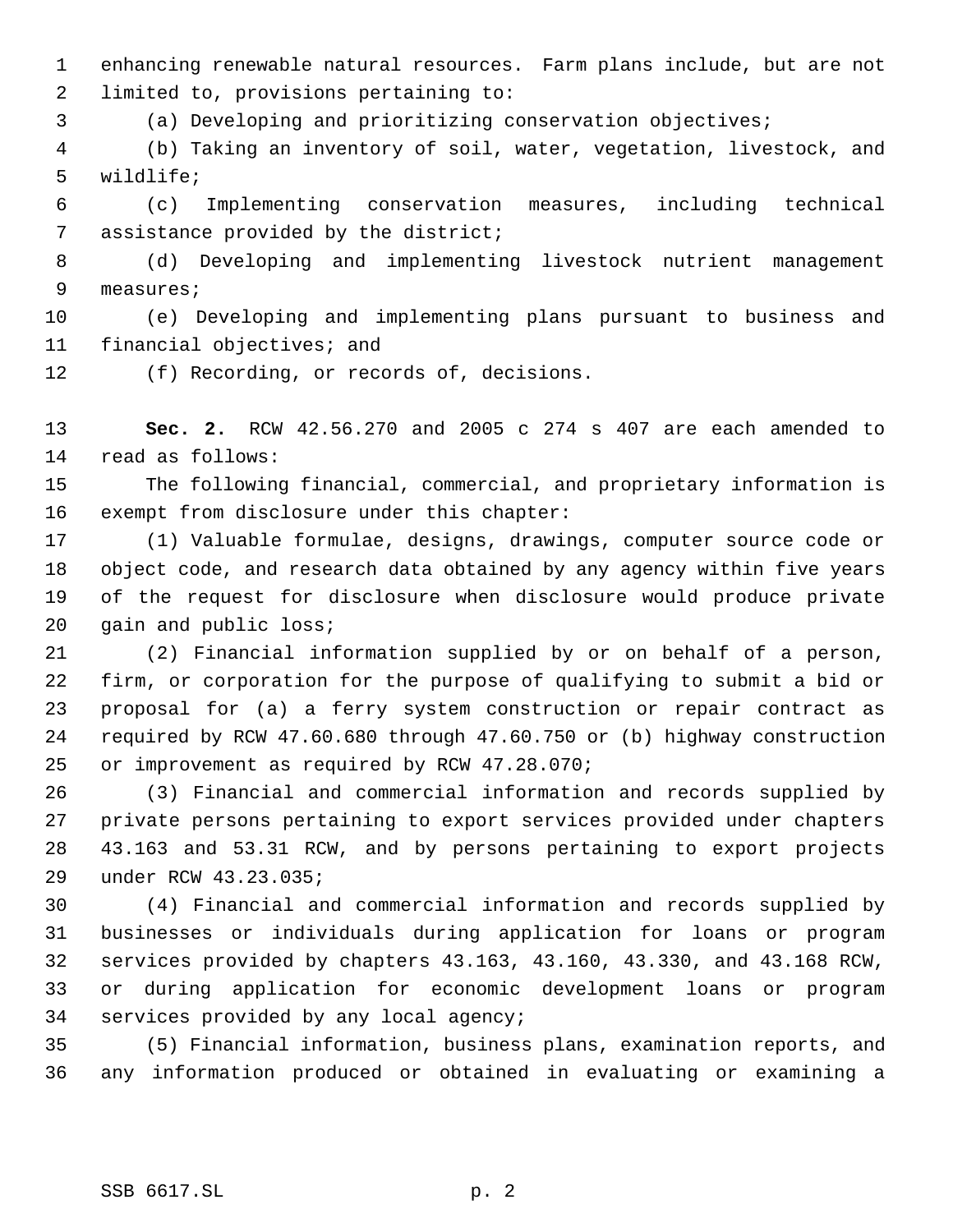business and industrial development corporation organized or seeking certification under chapter 31.24 RCW;

 (6) Financial and commercial information supplied to the state investment board by any person when the information relates to the investment of public trust or retirement funds and when disclosure would result in loss to such funds or in private loss to the providers of this information;

(7) Financial and valuable trade information under RCW 51.36.120;

 (8) Financial, commercial, operations, and technical and research information and data submitted to or obtained by the clean Washington center in applications for, or delivery of, program services under chapter 70.95H RCW;

 (9) Financial and commercial information requested by the public stadium authority from any person or organization that leases or uses the stadium and exhibition center as defined in RCW 36.102.010;

 (10) Financial information, including but not limited to account numbers and values, and other identification numbers supplied by or on behalf of a person, firm, corporation, limited liability company, partnership, or other entity related to an application for a liquor license, gambling license, or lottery retail license;

 (11) Proprietary data, trade secrets, or other information that relates to: (a) A vendor's unique methods of conducting business; (b) data unique to the product or services of the vendor; or (c) determining prices or rates to be charged for services, submitted by any vendor to the department of social and health services for purposes of the development, acquisition, or implementation of state purchased 27 health care as defined in RCW  $41.05.011$ ; ( $(\text{and})$ )

 (12)(a) When supplied to and in the records of the department of community, trade, and economic development:

 (i) Financial and proprietary information collected from any person and provided to the department of community, trade, and economic development pursuant to RCW 43.330.050(8) and 43.330.080(4); and

 (ii) Financial or proprietary information collected from any person and provided to the department of community, trade, and economic development or the office of the governor in connection with the siting, recruitment, expansion, retention, or relocation of that person's business and until a siting decision is made, identifying